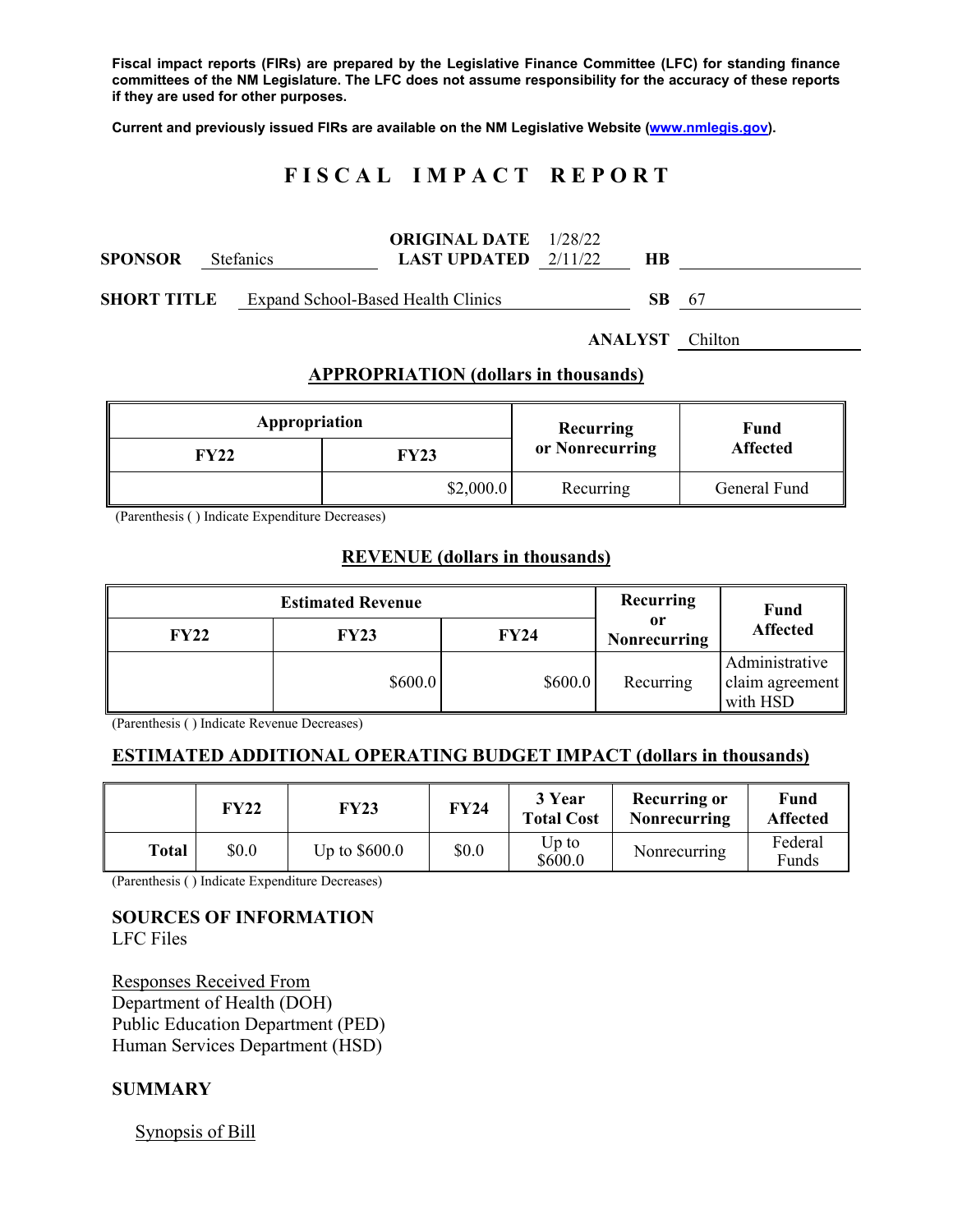## **Senate Bill 67 – Page 2**

Senate Bill 67, Expand School-Based Health Clinics, appropriates \$2 million from the general fund to the Department of Health for the purpose of expanding school-based health clinics.

There is no effective date of this bill. It is assumed that the effective date is 90 days following adjournment of the Legislature; the funding is intended for use in Fiscal Year 2023 (beginning July 1, 2022) and in subsequent years.

# **FISCAL IMPLICATIONS**

The appropriation of \$2 million contained in this bill is a recurring expense to the general fund. Any unexpended or unencumbered balance remaining at the end of Fiscal Year 2023 shall not revert to the general fund.

DOH indicates that "Two additional FTE (\$75 thousand annually) would be needed to assist with the added administrative requirements, including contracting, invoicing and site visitation, as well as the training needs for new school-based health center operations," and specifies further that the \$2 million appropriation would also bring in \$600 thousand of matching funds through the Human Services Department."

HSD corroborates this figure, stating "HSD currently leverages approximately \$2 million in federal funds to support SBHCs from the existing DOH General Fund appropriation. Because the bill does not specify how the funding would be used, HSD is unable to calculate the exact amount of federal Medicaid funds that could be leveraged through SB67. The current FY23 federal financial participation administrative match 50% FFP. Using the current Medicaid eligibility rate the entire \$2 million would not be eligible for a 50% match therefore the \$2 million appropriation would generate up to \$0.6 million in federal funds."

"HSD provides federal Medicaid matching funds for 54 Medicaid-certified SBHCs in 33 counties across New Mexico. The primary vehicle for accessing these federal Medicaid funds is through a Governmental Services Agreement (GSA) between HSD and DOH. This contract provides additional federal matching funds for DOH's administration of the program and for the 54 individual SBHC administration of medical and behavioral health services provided to the Medicaid eligible population."

## **SIGNIFICANT ISSUES**

According to HSD, "SBHCs are comprehensive primary health care centers that are housed in elementary, middle and high schools, that provide physical, behavioral and in some cases, oral health care services. Most SBHCs are managed by Federally Qualified Health Centers through agreements with local school districts. SBHCs are uniquely positioned to meet the needs of adolescents and are an important way in which students can access age-appropriate health care. Additionally, some SBHC have provided communities with additional resources for COVID-19 testing and vaccinations."

Currently there are 47 New Mexico communities that have one or more school-based health centers (SBHCs). Among these, Albuquerque has 15, Santa Fe has two, Las Cruces has seven, but communities as diverse as Los Alamos and Anthony, Lordsburg and Clovis also have SBHCs, according to the New Mexico Alliance for School-Based Health Care (NMASBHC). HSD gives slightly different figures, stating that the department provides Medicaid matching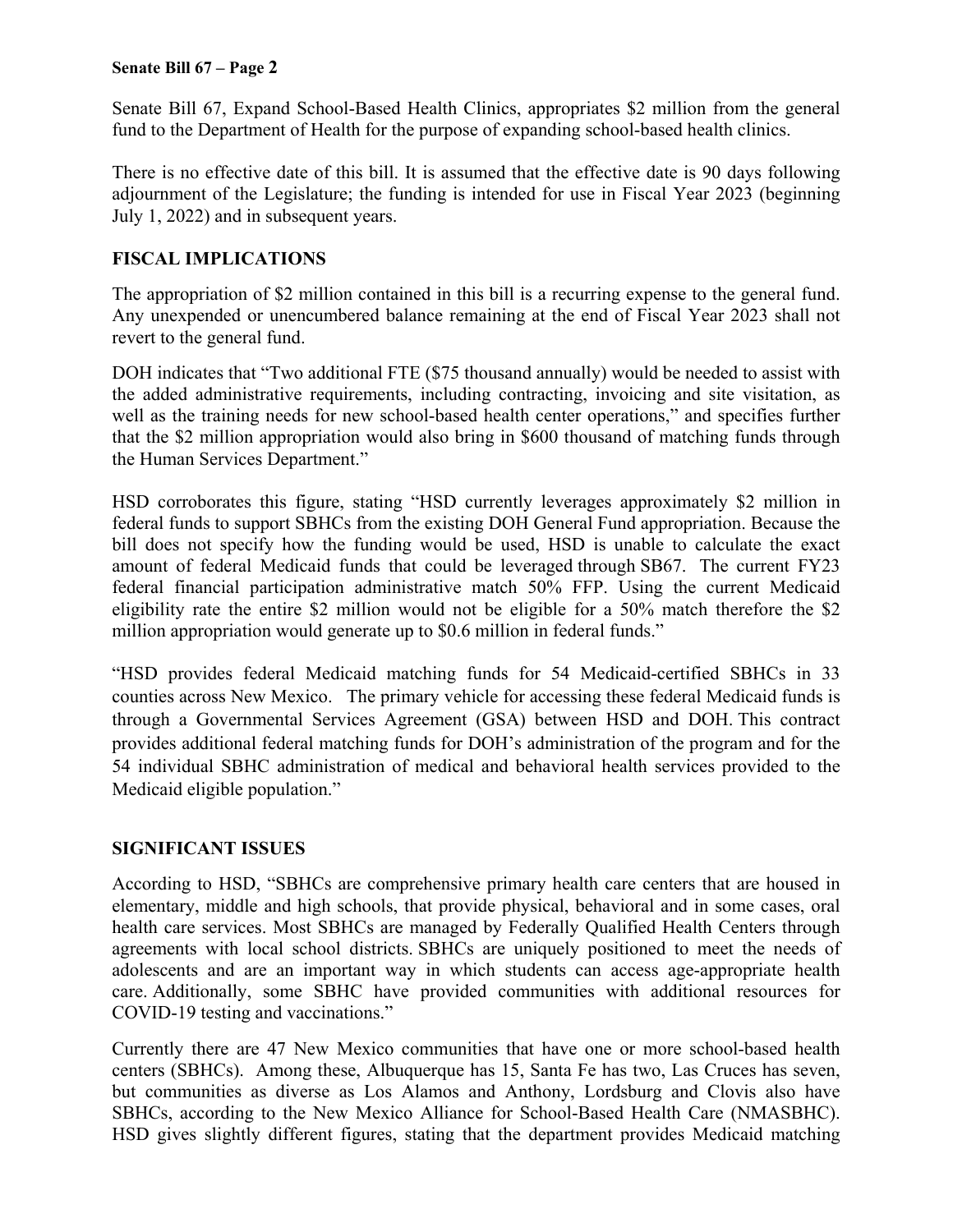## **Senate Bill 67 – Page 3**

funds for 54 SBHCs in all 33 counties. But these resources are meager compared with the number of public schools in New Mexico: Albuquerque has 175, Santa Fe has 30, and Las Cruces has 40. SBHCs tend to be situated in schools whose student population have high degrees of unmet need.

As noted by PED, the cost-effective care given at SBHCs, is "located on or near a school campus." In New Mexico, more than 70 SBHCs provide a variety of health care and behavioral health services (see Table 1), which students may not have access to otherwise. Additionally, SBHCs help reduce the time students are away from school due to health reasons.

| <b>Health Care Services</b>                                                                                                                                                                                                  | <b>Behavioral Health Services</b>                                                              |  |  |
|------------------------------------------------------------------------------------------------------------------------------------------------------------------------------------------------------------------------------|------------------------------------------------------------------------------------------------|--|--|
| physical and sports exams<br>diagnosis and treatment of acute and chronic<br>illnesses<br>vision, dental, and blood pressure evaluations<br>immunizations<br>asthma management<br>diabetes management<br>reproductive health | grief therapy<br>help with peer pressure and bullying<br>substance abuse<br>suicide prevention |  |  |

#### **List of Health Services SBHCs in New Mexico May Provide**

PED indicates that the 70 current SBHCs provide varied services, tailored to a community's needs.

NMASBHC promotes SBHCs' "delivery of medical and behavioral health services at school for students when they need it, thereby catching health problems, like asthma, diabetes and depression, early and preventing bigger problems later" and in providing comprehensive health services to students at school so they can avoid health-related absences and receive support to succeed in school." The organization estimates that each dollar invested in school-based health centers results in a seven dollar savings, with fewer child absences and parents missing work to go to appointments obtained elsewhere.

DOH comments on the importance and usefulness of school-based health centers:

The Community Preventive Services Task Force recommends the implementation and maintenance of school-based health centers (SBHCs) based on evidence from a review of 46 studies of SBHC. SBHC reach low-income, racial and ethnic minority populations, and marginalized groups such as sexual minority youth. SBHCs are an effective strategy to improve education, health outcomes, and health equity. (https://www.thecommunityguide.org/findings/promoting-health-equity-througheducation-programs-and-policies-school-based-health-centers). Improved health outcomes that are associated with SBHCs include decreasing asthma related hospitalizations by 70 percent, reducing non-asthma related emergency department visits by 14 percent, and reduction in unintended pregnancies in SBHC users by 40 percent. SBHCs are also linked to improved educational outcomes. Student SBHC users' rate of high school completion increased by 29 percent. They are also more likely to be on pace to graduate and have a nearly 5 percent increase in GPA (https://www.thecommunityguide.org/sites/default/files/assets/Health-Equity-School-Based-Health-Centers\_1.pdf ).

SBHCs address many of the barriers to health care access for school-aged children. Because SBHCs are located where children spend a significant amount of their time,